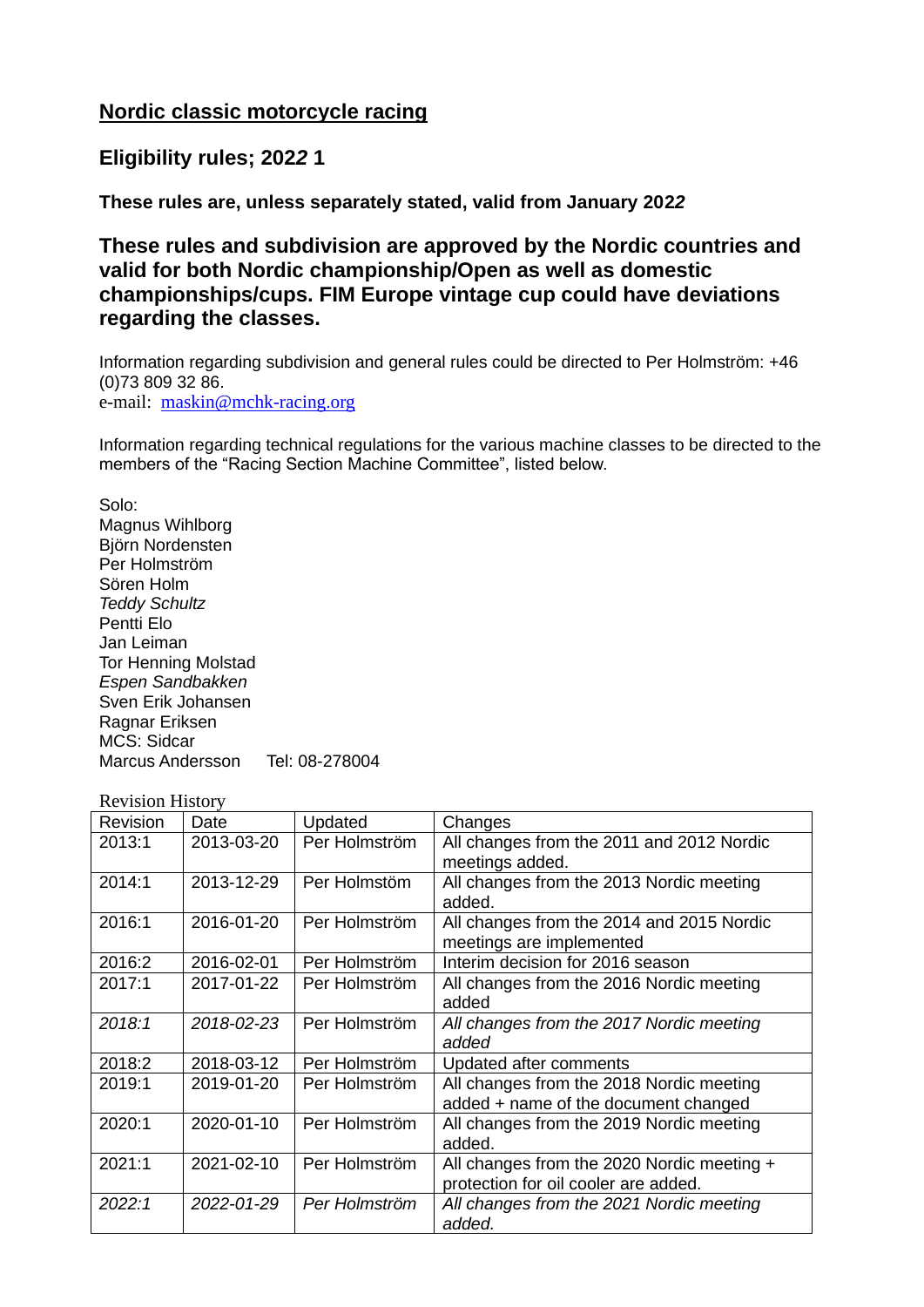The changes that are added in the last revision are always in *Italic*. Contents that are deleted are strikethrough for the first *next* valid revision and thereafter deleted.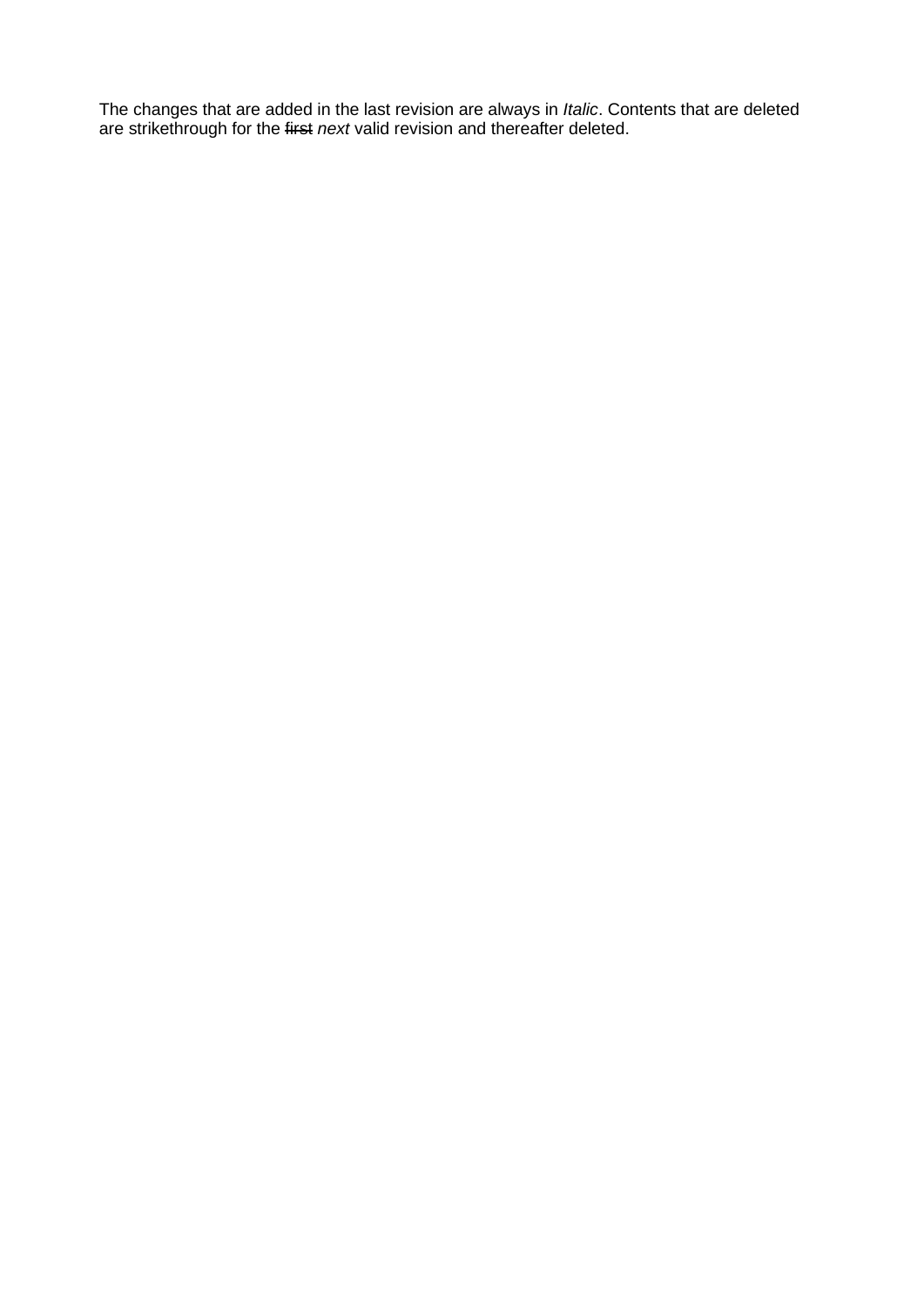# **Content.**

| 1. General rules for Classic Road-Racing, Competition, Parading and Track meetings. 2 |  |
|---------------------------------------------------------------------------------------|--|
|                                                                                       |  |
|                                                                                       |  |
|                                                                                       |  |
|                                                                                       |  |
|                                                                                       |  |
| 4. Machine regulations for Classic Road-Racing; Side car class 8 A, B, C and D.  10   |  |
| 5. Machine Regulations for Classic Road-Racing class 7A + 7B Period 3 through 1979.   |  |
|                                                                                       |  |
|                                                                                       |  |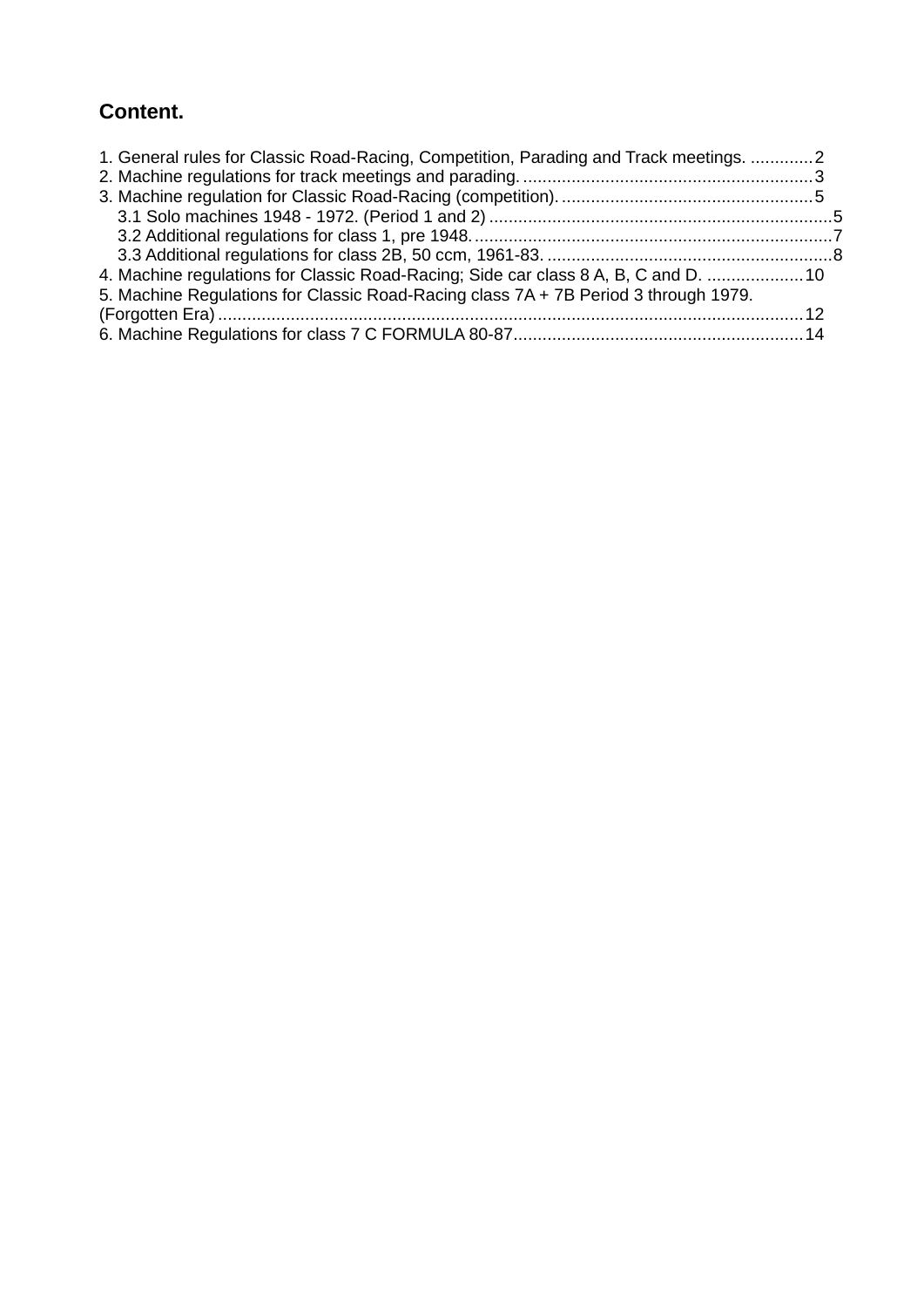# **1. General rules for Classic Road-Racing, Competition, Parading and Track meetings.**

**\* See SVEMO's (Sweden's national motorcycle racing federation) Competition Rules.**

**1.0. Generally:** Machines are to be factory racers, production racers or *machines built to resemble bikes that have been raced in road racing during the period* machines built to resemble racers from the actual period.

**Clarification of point 1.0.:** A machine in the class <48 is to look like a racer from before 1948. A machine from the 50's is to look like a racer from the 50's. A machine from the 60's is to look like a racer from the 60's. A machine for the class 7 "Forgotten Era" is to look like a racer from the period 1973-1980. Machines with appearance that resemble a certain period but with additional newer parts cannot classify for the later period and will thus not be approved. Note, it is the owner's responsibility to prove and to document the availability of the machine and its equipment's within the said period.

The year of manufacture of the motorcycle shall primarily determine which class the machine shall belong to. A motorcycle that already fits in to a certain class should not be changed in order to fit in to another class. This is especially important for production racers and factory racers because of their historical value. It is allowed to use newly manufactured frames to old specifications and to modify OEM produced frames. For newly built machines the combination of engine and frame must have existed within the time period. Existing machines; earlier approved, will remain their approval.

The machine shall be prepared to a high standard with regard to safety and appearance, to achieve the machine licence. If the machine is regarded not to meet an accepted standard, the machine licence will not be issued, or an existing licence may be recalled until an acceptable standard can be proved.

**Advice:** If you are uncertain on how to understand the rules please contact the "Machine committee" for advice before buying, constructing or modifying your machine.

Note! At speed competitions also the SVEMO's competition rules shall apply. The details below must be fulfilled. Equipment like helmet, leather suit and so on must be inspected and approved in the scrutineering.

**1.1.** To participate in speed competition; competition licence valid for classic or modern road racing is required. For parading, run in connection with a competition event, a licence or equivalent, either for racing or parade is required.

**1.2. Helmet:** To be approved in accordance with Scandinavian or European regulation for road racing. "Pudding basin" type helmet will not be approved. Helmets made from polycarbonate, lexan or similar material shall not be painted. The helmet shall be faultless without damage. The scrutinizer shall disapprove (or even confiscate for the event) helmets that do not fulfil the requirements. Helmets with flip-up front (type BMW) are not allowed.

**1.3. Leather suit:** Shall comply with Scandinavian or European regulation for road racing. Onepiece or two-piece leathers can be used. One-piece leathers are recommended. The suit shall be of good quality. Back protector must be used.

**1.4. Boots:** Are to be of suitable type for motorcycle riding. Moto cross boots are not to be used.

**1.5. Gloves:** Only leather gloves will be approved.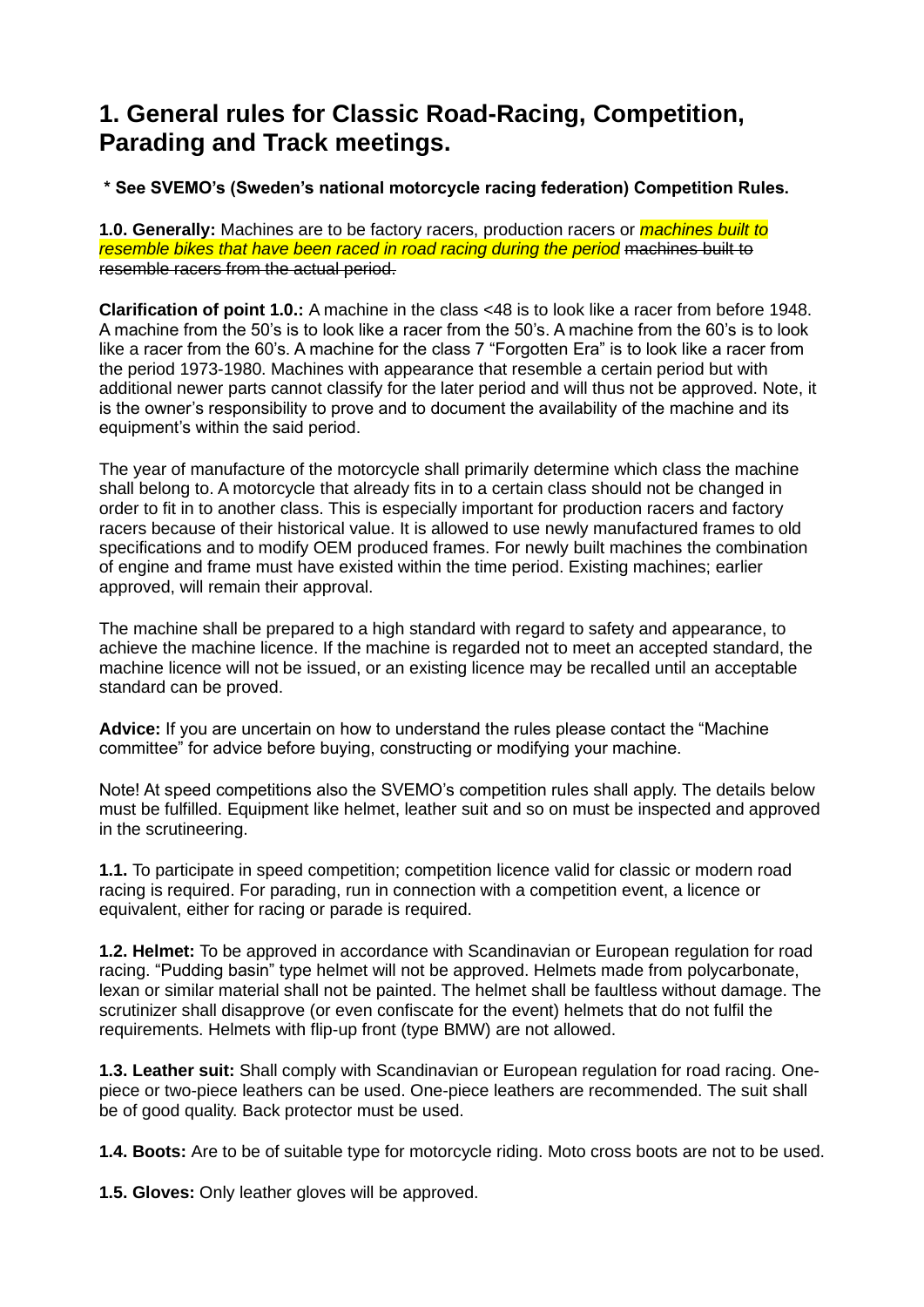|                                   | $50 \text{ cm}$                                                              | 10 |
|-----------------------------------|------------------------------------------------------------------------------|----|
| 1.6. Number plates: 230x280 mm,   | <175 ccm, black bottom, white figures.                                       | 10 |
| 1 on the front of the machine and | 250 ccm, green bottom, white figures. Also Forgotten                         | 10 |
| one on each side.                 | Era<250 ccm                                                                  |    |
|                                   | 350 ccm, the blue bottom, white figures                                      | 10 |
| table:                            | The colours are to be as listed in the 500 ccm, yellow bottom, black figures | 10 |
|                                   | 500 - 750 ccm, white bottom, black figures                                   | 10 |
|                                   | Forgotten Era >250 ccm, red bottom, white figures.                           | 10 |
|                                   | Side cars, white bottom, black figures*                                      | 10 |

\*All sidecar classes share the same series of numbers. The starting number shall also contain a suffix showing which class the cycle is competing in, e.g. 10B, if the starting number is 10 and competing in class 8B.

The organizer of a competition event may decide on other colours. This shall then be stated in the supplementary regulations**.**

**1.7. Appearance:** The machines shall be painted in a pattern typical for the time frame. That means no lightning or graffiti type painting. Decals that were unknown within the period should not be used. Decals from sponsors are accepted.

**1.8. Oil plugs and hoses:** Oil plugs or bolts that may cause oil leakage if loosening is to be safety wired to a solid part of the motor or gear box (not to an exhaust pipe or other parts prone to vibration). The safety wire shall be annealed stainless steel; minimum Ø 0.7 mm. Copper wire cannot be used. External oil carrying hoses shall have threaded fittings that shall be secured. If fittings cannot be used, safety wired jubilee clips that shall be secured to the motor, oil filter or oil cooler, must be used.

**1.9. Machines shall be prepared for racing**. Side stand and start lever shall be removed.

**1.10**. A guard must be fitted in such a way as to prevent trapping between the lower drive chain run and the final drive sprocket at the rear wheel. See picture



**1.11 Rear light:** All motorcycles in classes that are using slicks/rain tires shall be equipped with a red rear light. It shall be mounted at technical control but could be dismounted at dry race. The light shall be switched on when demanded by the competition leader. The light shall be clearly visible from any point behind the motorcycle. The brightness shall be equivalent to a 10-15 W normal bulb or 3-5 W LED. The light shall be steady, not flashing.

**1.12 Oil Containment.** Oil containment is compulsory for all 4 stroke machines (i.e. faired and un-faired). The oil containment must be of rigid construction, fastened securely to the machine and have a capacity of at least half of the total engine/gearbox oil and coolant capacity. For dry sump engines the oil capacity for the engine is presumed to be 0,3 liters. The oil containment must be at least 50mm deep and the lower edge of any openings in the oil containment must be positioned at least 50 mm above the bottom of the fairing. The lower edge of openings in the oil containment must be positioned at least 50 mm above the bottom of the containment. The oil containment must incorporate 2 openings of 25 mm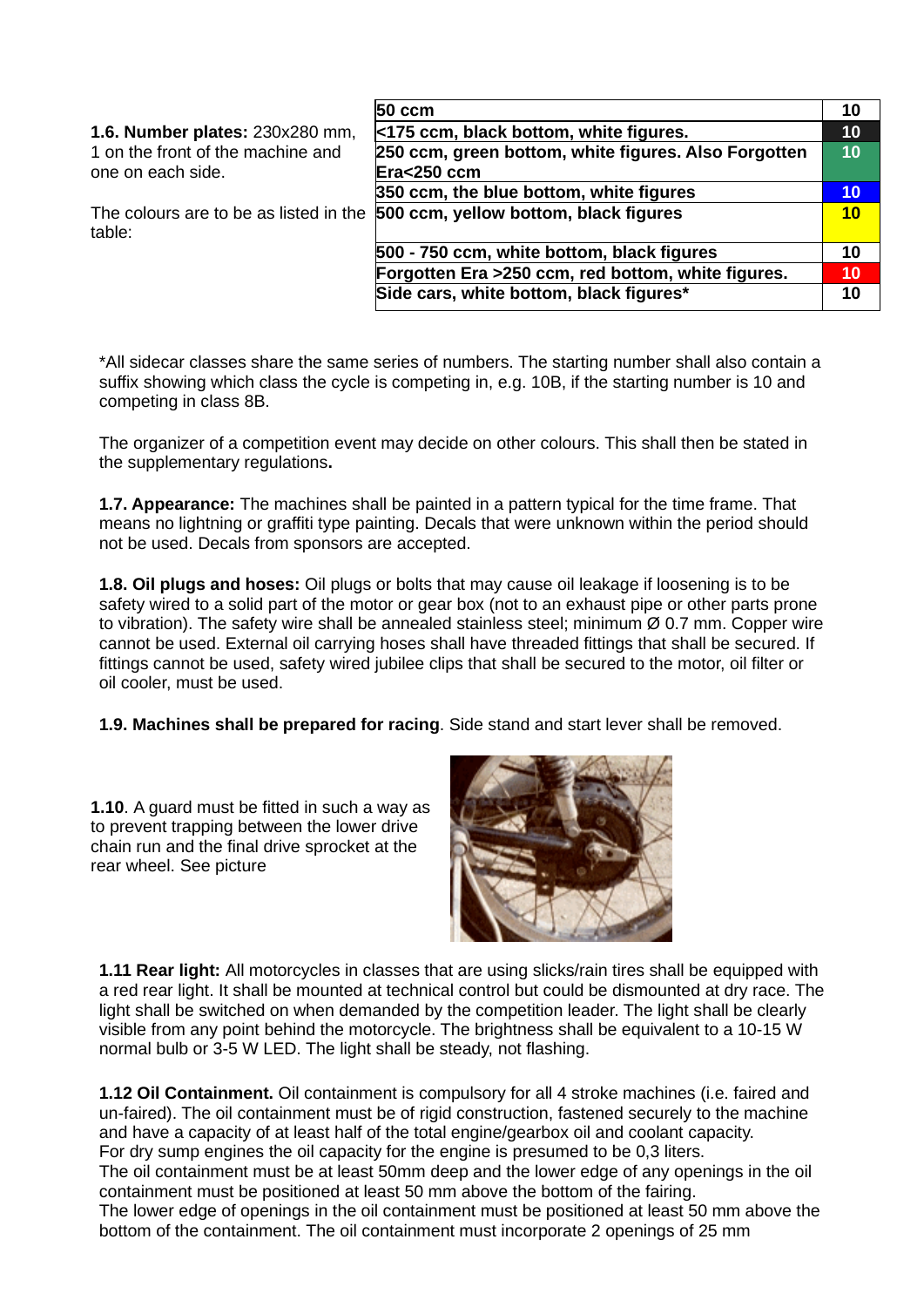(minimum) diameter in the bottom front lower area. These holes must remain closed in dry conditions and must be only opened in wet race conditions as declared by the Race Director. -concerns all classes

-this rule is already valid in FIM rules for international road racing meetings.

**1.13 Oil cooler protection:** All oil cooler radiators must have a protective grid installed in front of the cooler.

**1.14 Fuel:** For classic racing; unleaded commercially available fuel and E85 is allowed as fuel.

**1.15 Other:** Definition of a machine's year of manufacture: Year of manufacture is regarded as the latest year of production for motor or frame. If important items (i.e. wheels, front fork etc.) have been modernized at a later stage, the year of the modernization shall be regarded as the manufacturing year. For instance: A machine manufactured in 1934 that has been modernized in the 1950's with plunger rear suspension and telescopic front fork shall be regarded as a machine from the 1950's. The year of manufacture for a newly constructed copy is to be regarded as the same year as the original machine.

# **2. Machine regulations for track meetings and parading.**

A rider's licence or equivalent; valid for road racing or parading is required for participating in track meetings and parading.

**2.1. Type and age:** Participating machines must be of racing type (see § 1.0), comply with the time frame the machine belongs to and machines up to and including 1998 years' model is allowed. Factory racers and production racers with rolling 15-year age limit is allowed.

For track meetings Super Mono machines are allowed.

For parade, the machines are divided in Parade 1 (real racer and exclusive and exceptional machines) or parade 2 (ordinary and modified ordinary machines). The category Parade 1 or Parade 2 must be stated on the cycle licence application. For parading, the machines shall be carefully prepared and comply with § 1.0.

**2.2 Registration Certificate (Also known as "Machine id card"):** To take part in a parade event a Registration certificate is required. A Registration certificate is also required for riders' from other Scandinavian countries. If no Registration certificate can be presented, the machine shall not be allowed to take part in the parade.

No registration certification is needed for track meetings.

**2.3. Frame, swing arm:** Original, replica or newly manufactured frames with period look is allowed. There are no restrictions to the suspension as long as it is typical for the period. Centrally located suspension units are only allowed on machines that originally were constructed that way.

**2.4. Front fork:** The front fork shall not be of newer type or construction than used within the period.

**2.5. Steering:** Type of handlebar is free.

**2.6. Wheels:** The wheels shall not be of newer type or construction than used within the period.

**2.7. Brakes:** The brakes shall not be of newer type or construction than used within the period. Brake discs must be of ferrous material.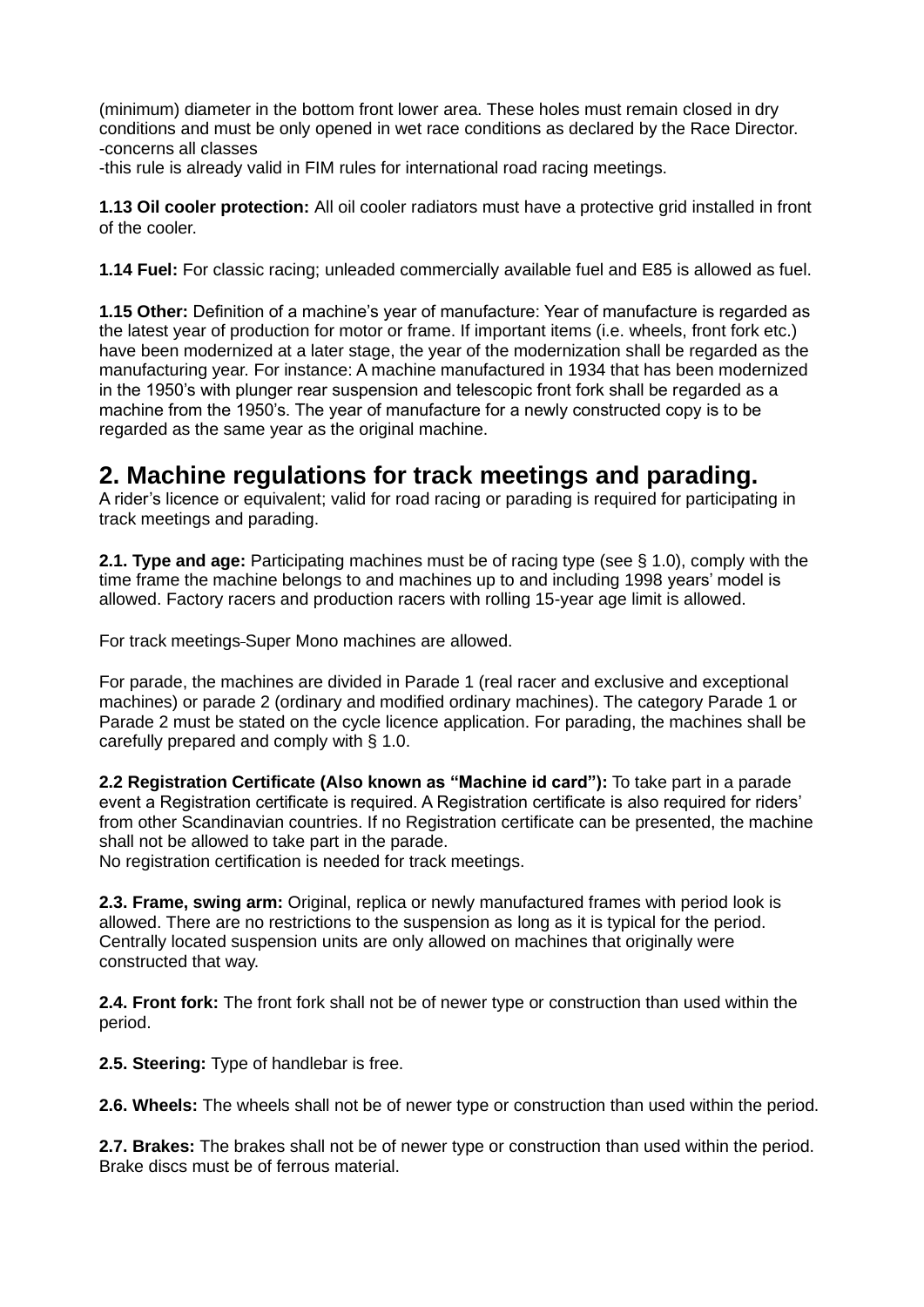**2.8. Tyres, inner tubes:** Sizes shall be as close to standard sizes for the period as possible. Tyres must be in good shape. Threaded tyres shall have at least 2.5 mm thread depth. Valve should be of short model. Metal cap with gasket shall be used. Slick tyres are not allowed.

**2.9. Suspension units:** There are no restrictions to the suspension as long as it is typical for the period. Rear suspension units with external reservoirs are only permitted on machines that originally were equipped with that type of units.

**2.10. Tank, seat and fairing:** Shall be of type and model that was used within the period. The machine does not need to be fitted with a fairing but must in that case be fitted with front fender.

**2.11. Number plates:** See §1.6.

**2.12. Engine:** The engine must have been manufactured within the time limit for the class or the look of the engine must be identical to an engine that was available within the period. There are no restrictions to tuning.

**2.13. Oil hoses, drain plugs and filling plugs:** Oil plugs or bolts that may cause oil leakage if loosening is to be safety wired to a solid part of the motor or gear box (not to an exhaust pipe or other parts prone to vibration). The safety wire shall be annealed stainless steel; minimum  $\varnothing$  0.7 mm. Copper wire cannot be used. External oil carrying hoses shall have threaded fittings that shall be secured. If fittings cannot be used, safety wired jubilee clips that shall be secured to the motor, oil filter or oil cooler, must be used.

**2.14. \* Oil catch tank:** Vents from motor/gear box shall be routed to a catch tanks with a minimum capacity of 0.5 litres. See also § 1.12.

**2.15. Carburettor:** The look must be typical for the period otherwise there are no restrictions.

**2.16. Ignition, emergency stop:** There is no restriction to the ignition system except that electronic ignition system fitted at a later stage shall be concealed. The machine shall be equipped with some sort of emergency stop switch that shall be easily accessible at or adjacent to the handlebar.

**2.17. Gearbox:** The look must be typical for the period otherwise there are no restrictions.

**2.18. Transmission:** There is no restriction to the transmission. If belt drive is used, this must be concealed. Chain link with clip shall be secured with locking wire or similarly secured.

**2.19. Exhaust:** Applies for all riding. The machine must be equipped with appropriate means of silencing: The maximum noise level is determined by the rules for each track respectively and shall be defined by the invitation or the additional rules.

**2.20. Levers, handles, instruments:** No restriction, but the throttle must return to closed position by itself.

**2.21. Brake wire:** Front brake wire minimum Ø 1.75 mm, Rear brake wire minimum Ø 2.5 mm. Nipples must be soldered, no screw nipples allowed.

**2.22. Footrests:** Diameter of the footrest shall at least be 16 mm. The ends shall be rounded and have a radius of least 8 mm. Hinged footrests shall be self-returning. Solid mounted footrests shall have end plugs of plastic, aluminium or similar material. According to \* SVEMO 3.1.5.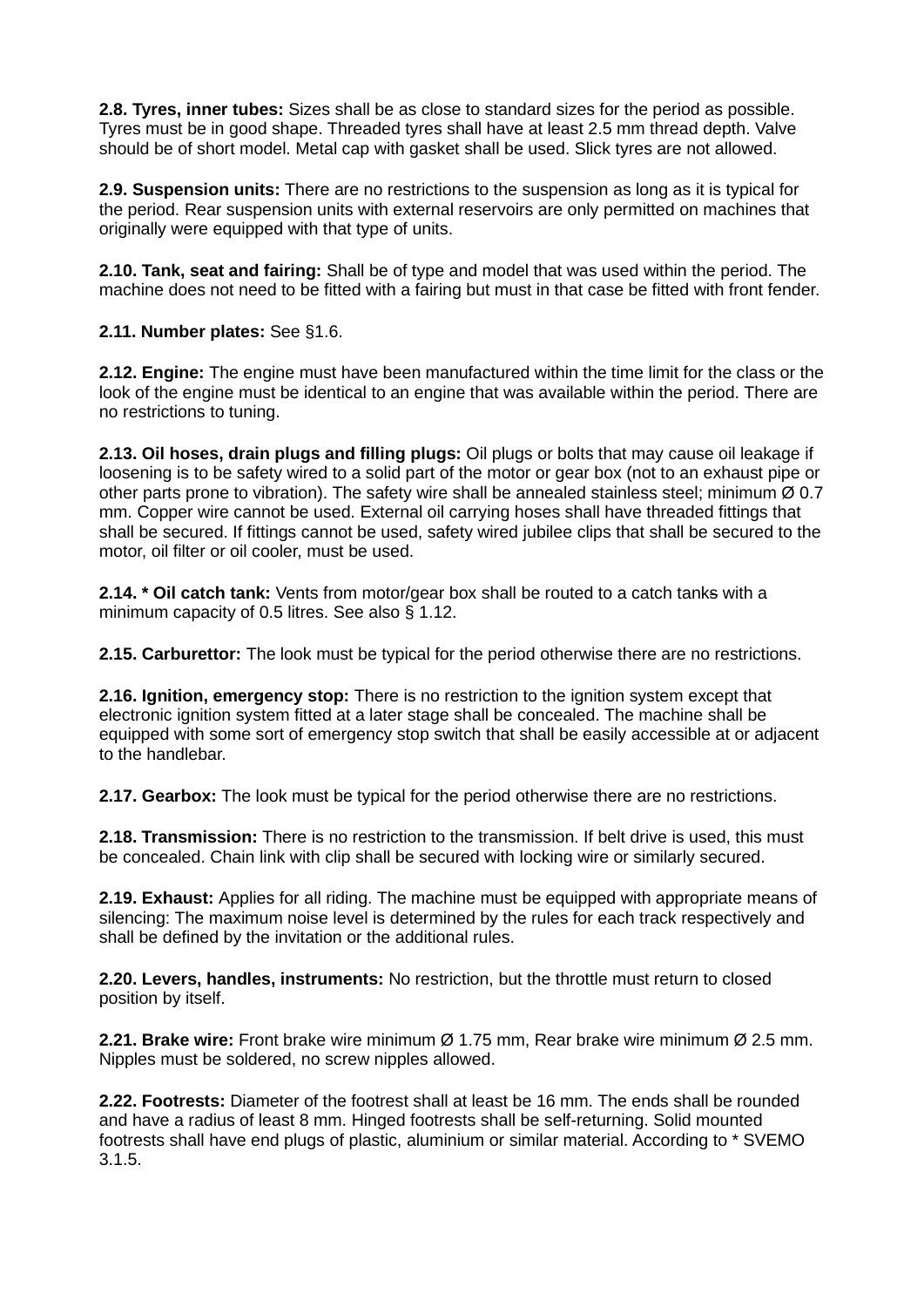# **3. Machine regulation for Classic Road-Racing (competition).**

# **3.1 Solo machines 1948 - 1972. (Period 1 and 2)**

**3.1.1 Type and age:** The machine shall be of racing type and comply with machines within the period (see §1.0). The machine shall have been available on the European market before or during the 1967 season for 2-strokes and 1972 for 4-strokes. A machine produced after these time limits are also eligible provided no change or updating has been done. If the organizer of the meeting regards it beneficial, the post war class can be divided in period 1 (produced until December 31<sup>st</sup>, 1963) and period 2 (produced from January 1<sup>st</sup>; 1964 until 1967 or 1972 as described above). Machines with 50 ccm cylinder volume shall have been available on the European market before or during the 19*83* season regardless 2- or 4-stroke. For class 5 (500 ccm) only 4-stroke machines are eligible.

For class 2; 2 strokes that have been available on the European market from 1968 to and including the 1972 season and with a maximum engine displacement of 125 cc are allowed. Only drum brakes are allowed for these bikes.

The material for rims and handlebar is not restricted for machines produced between 1948 and 1955. Machines from this period should also be permitted to have a look more in line with a street machine. For modification or construction of machines as described above, the following rules are valid:

**3.1.2 Registration Certificate (Also known as "Machine id card"):** To take part in a competition event a registration certificate is required. A Registration certificate is also required for competitors from other Scandinavian countries. If no Registration certificate can be presented, the machine shall not be allowed to take part in the competition.

**3.1.3 Frame and swinging arm:** Shall be made from circular tubing that was used for road racing within the period. The swinging arm shall only have one tube each side. It is allowed to use newly manufactured frames to old specifications and to modify OEM produced frames. For newly built machines the combination of engine and frame must have existed within the time period. Existing machines; earlier approved, will remain their approval.

*Drixton frames are generally only allowed with CB 450 engine. However, a (exact) replica is always allowed.*

**3.1.4 Front fork:** The front fork shall not be of newer type or construction than used within the period. Mechanical or hydraulic anti dive is not allowed, nor is bracing between the lower fork legs. Maximum allowed diameter for the fork stanchions are 35 mm. For machines originally equipped with larger diameter stanchions, this must be proved.

**3.1.5 Steering:** Machines shall have clip-on type handlebars. This is not applicable for machines produced between 1948 and 1955. See SVEMO technical regulations.

**3.1.6 Wheels:** Rims shall be made from aluminium and be of valanced or non-valanced type. This is not applicable for machines produced between 1948 and 1955. The wheels shall be spoked and have a diameter of at least 18". Maximum rim width is WM 3 front and rear for classes up to and including 500 ccm. For larger cc capacity classes, there is no restriction to rim width.

**3.1.7 Brakes:** The brakes shall not be of newer type or construction than used within the period. Classes up to and including 500 cc may use a single disc (Ø300 mm) front brake if not double discs were originally fitted to the machine. Brake discs must be made of ferrous material. Drum brakes should be preferred. For larger than 500 cc capacity classes double disc brakes of type and construction commercially available within the period can be used. The discs shall not be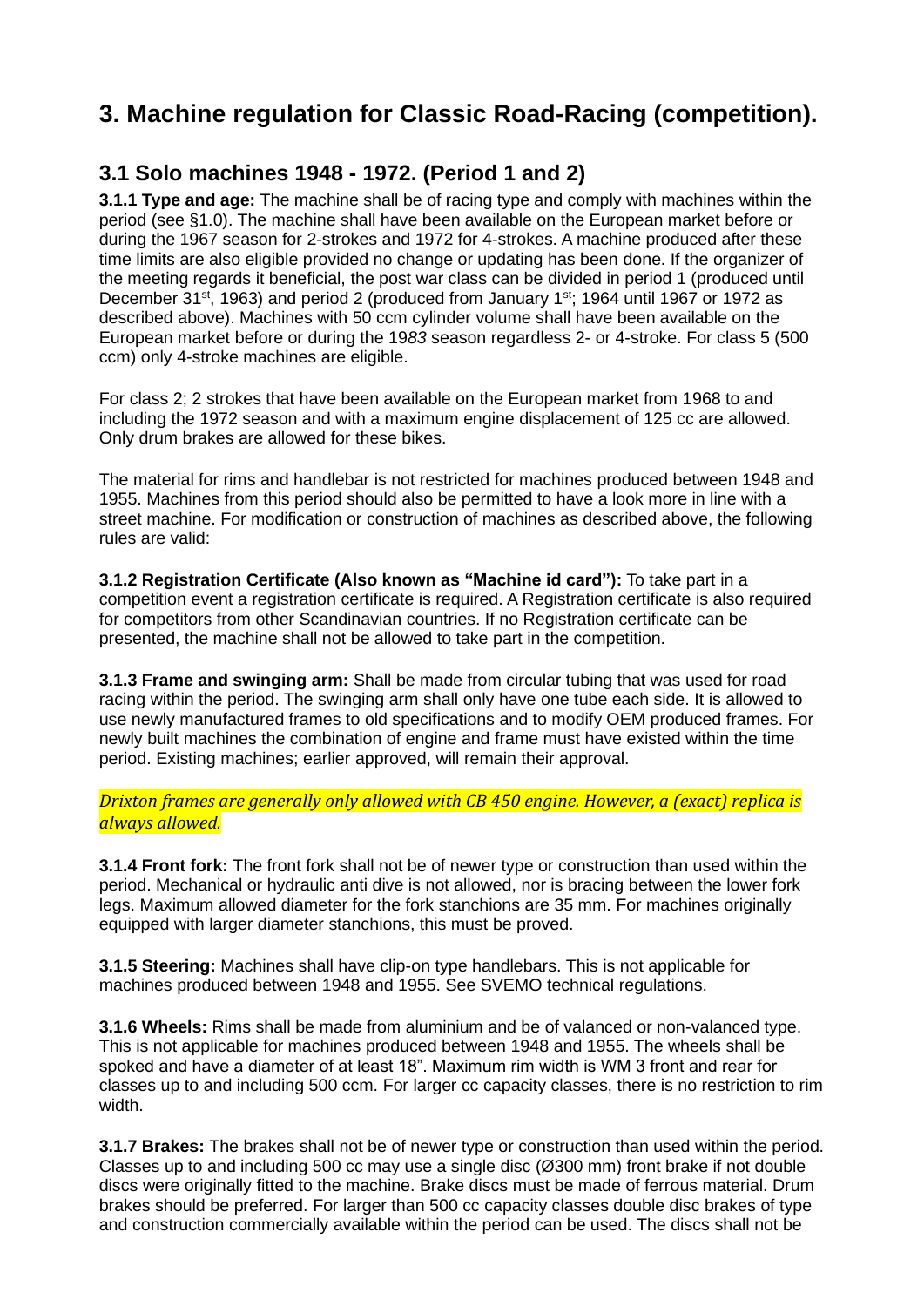drilled, ventilated, slotted or floating. Callipers shall be of type that was available during the period and shall not have more than 2 pistons. 2-strokes shall have drum brakes. For 4-strokes drum brakes may be replaced with disc brakes (front and back).

Examples of eligible 2-piston brake callipers:

- 1. Brembo (the black calliper as fitted to Moto Guzzi T3)
- 2. Yamaha (the cast iron type as fitted to the Yamaha XS 650)
- 3. Honda (as fitted to the first CB 750)
- 4. Lockheed
- 5. Dunstall (integrated in the fork legs)

**3.1.8 Tyres, inner tubes:** Slick tyres or slick tyres with cut threads are not allowed. For larger than 500 cc capacity classes tyre width is limited to 110 mm front and 130 mm rear. Modern type rain tyres are not allowed. Tyres shall be used as they left the manufacturer. Additional threads shall not be cut. Tyre heaters are prohibited. Air valve of short type is recommended. Valve caps are to be of metal and equipped with a gasket.

**3.1.9 Suspension units**: Units with external reservoirs are prohibited. Centralised suspension units are only allowed if the machine was so equipped within the period.

**3.1.10 Tank, seat and fairing:** Shall be of type and model that was used within the period. Fairing and seat shall not be of modern wedge type design. The machine does not need to be fitted with a fairing but must in that case be fitted with front fender. Fuel tank of aluminium or plastic shall contain foam type fire retardant material.

#### **3.1.11 Number plates:** See §1.6.

**3.1.12. Engine:** The crank case, cylinder and cylinder head must be period parts. There are no tuning restrictions. Modification of original parts and the use of period aftermarket parts are allowed. Boring of the cylinder to the engine manufacturer's standard over-sizes is allowed even though this may cause the cylinder volume to exceed the upper limit for the class. Triumph T140, Norton 850 crank cases and other Crank cases manufactured after -67/72 are allowed provided they are identical to those manufactured in 67/72. Norton 850 cylinders are allowed, but the cylinder volume shall not exceed 750 cc. The bore and stroke of an engine may be changed for the machine to be used in another cylinder volume class. The look of the engine shall not be changed, but cooling fins on original manufactured cylinder and cylinder heads can be extended with maximum 8 mm. The original shape and thickness shall be kept. Both on converted originals and new productions.

**3.1.13 Oil hoses, drain plugs and filling plugs:** Oil plugs or bolts that may cause oil leakage if loosening is to be safety wired to a solid part of the motor or gear box (not to an exhaust pipe or other parts prone to vibration). The safety wire shall be annealed stainless steel; minimum Ø 0.7 mm. Copper wire cannot be used. External oil carrying hoses shall have threaded fittings that shall be secured. If fittings cannot be used, safety wired jubilee clips must be secured to the motor, oil filter or oil cooler.

**3.1***.***14 Oil catch tank:** Vents from motor/gear box shall be routed to a catch tank with a minimum capacity of 0.5 litres.

**3.1***.***15 Carburettor:** Carburettors with "power jet", flat slide or acceleration pump are not allowed. Neither are modern smooth bore carburettors, except Amal MK 2 and the first type of Keihin CR carburetors. Fuel injection is prohibited.

**3.1.16 Ignition, emergency stop:** There is no restriction to the ignition system except that electronic ignition system fitted at a later stage shall be concealed. The machine shall be equipped with some sort of emergency stop switch that shall be easily accessible at or adjacent to the handlebar.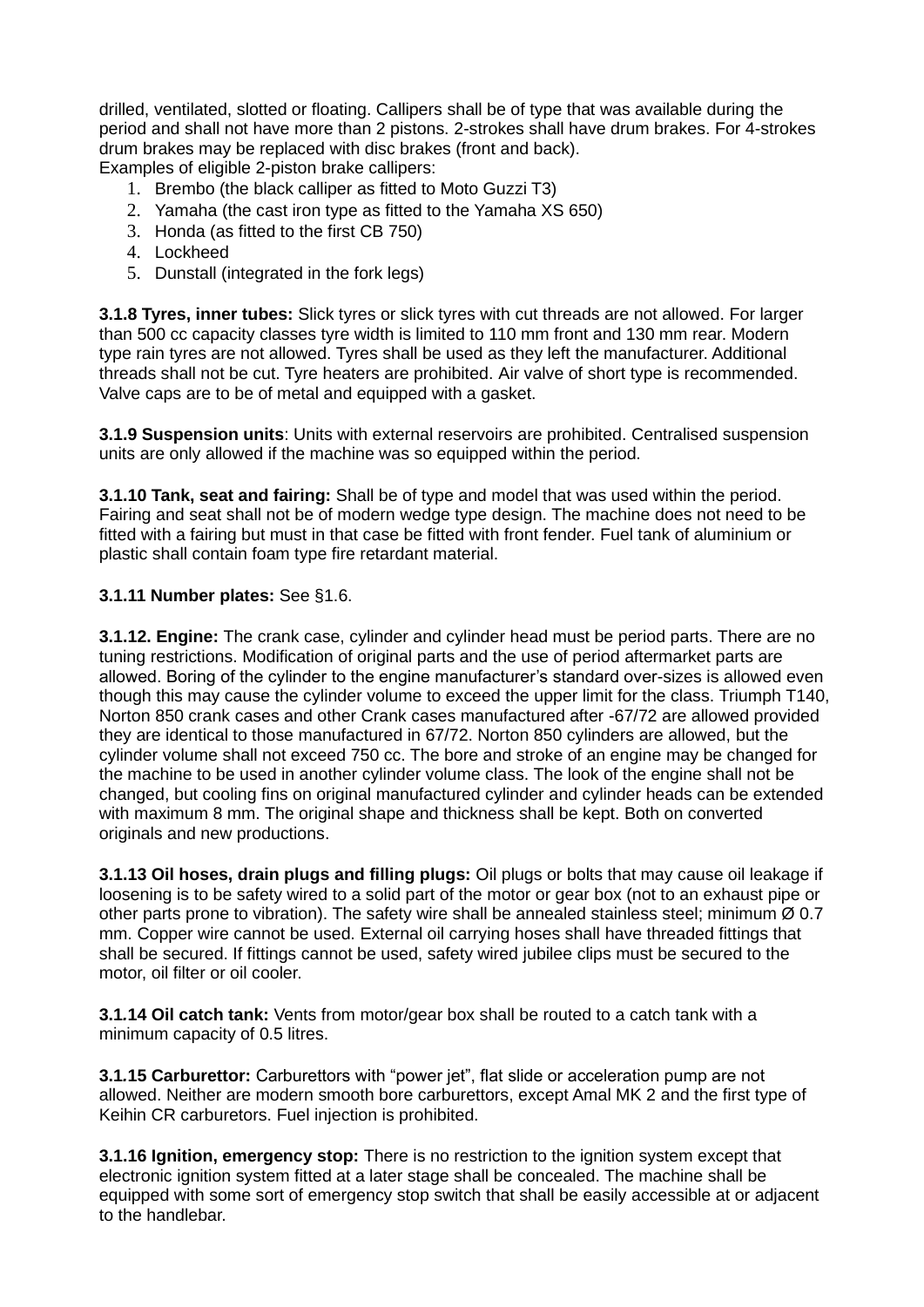**3.1.17 Gearbox:** The type and model must be as was used during the period. There are no restrictions to gear ratios and number of speeds.

**3.1.18 Transmission:** There is no restriction to the transmission. If belt drive is used, this must be concealed. Chain link with clip shall be secured with locking wire or similarly secured.

**3.1.19 Exhaust, silencing:** Applies for all riding. The machine must be equipped with appropriate means of silencing: The maximum noise level is determined by the rules for each track respectively and shall be defined by the invitation or the additional rules.

**3.1.20 Levers, handles, instruments:** No restriction, but the throttle must return to closed position by itself.

**3.1.21 Brake wire:** Front brake wire minimum Ø 1.75 mm, Rear brake wire minimum Ø 2.5 mm. Nipples must be soldered, no screw nipples allowed.

**3.1.22 Replicas:** The look of a replica shall mainly comply with the original machine.

**3.1.23 Others:** The machine shall be prepared for competition. Side stand and start lever shall be removed.

# **3.2 Additional regulations for class 1, pre-1948.**

**3.2.1 General:** The motorcycle shall give the impression of complying with a typical racing motorcycle of Pre-1948 era.

**3.2.2 Frame, swinging arm, front fork:** Should comply with the time period. Hydraulic dampers may be used if they are discreet or hidden. Only single way dampers are allowed. Frame, swinging arm or forks later than 1948 are approved if they are dimensionally correct and the general appearance is consistent with a Pre-1948 motorcycle. Remanufactured parts shall be visibly consistent with the original part from this period.

**3.2.3 Handlebars:** Shall be made in one piece.

#### **3.2.4 Wheels, rims and brakes**

Wheels: Minimum 19" diameter. Rims: Max WM2 front and WM3 back.

Brakes. Should comply with the time period. Max 7" brake drum and of half hub design; both front and rear. Larger and/or dls (double leading shoe) brakes are only approved if they were originally fitted on the motorcycle.

#### **3.2.5 Petrol tank, seat, mudguards and fairings.**

Petrol tank: Period styling and made of metal. E.g., Aluminum or steel.

Saddle: Only solo saddle and bum pads are approved. If a long saddle was originally fitted, then this is also approved.

Mudguards: Period styling and made of metall. E.g., Aluminum or steel.

Fairing: Only a fly screen is approved.

Number plates: May not be made of plastic.

**3.2.6 Engine:** All visible parts must fall within the time period. Crank cases manufactured after - 47 are allowed provided they are identical to those manufactured within the time-period. Tuning is permitted.

#### **3.2.7 Gearboxes**

Exterior of Pre-1948 design. BSA and Triumph pre-unit gearboxes up to 1953 are also approved. Minor deviations such as mounting fixtures and a speedo drive unit are also approved. Gear linkages may be changed from the original design. 5 or 6 gear gearboxes are not accepted unless they were available for the original bike.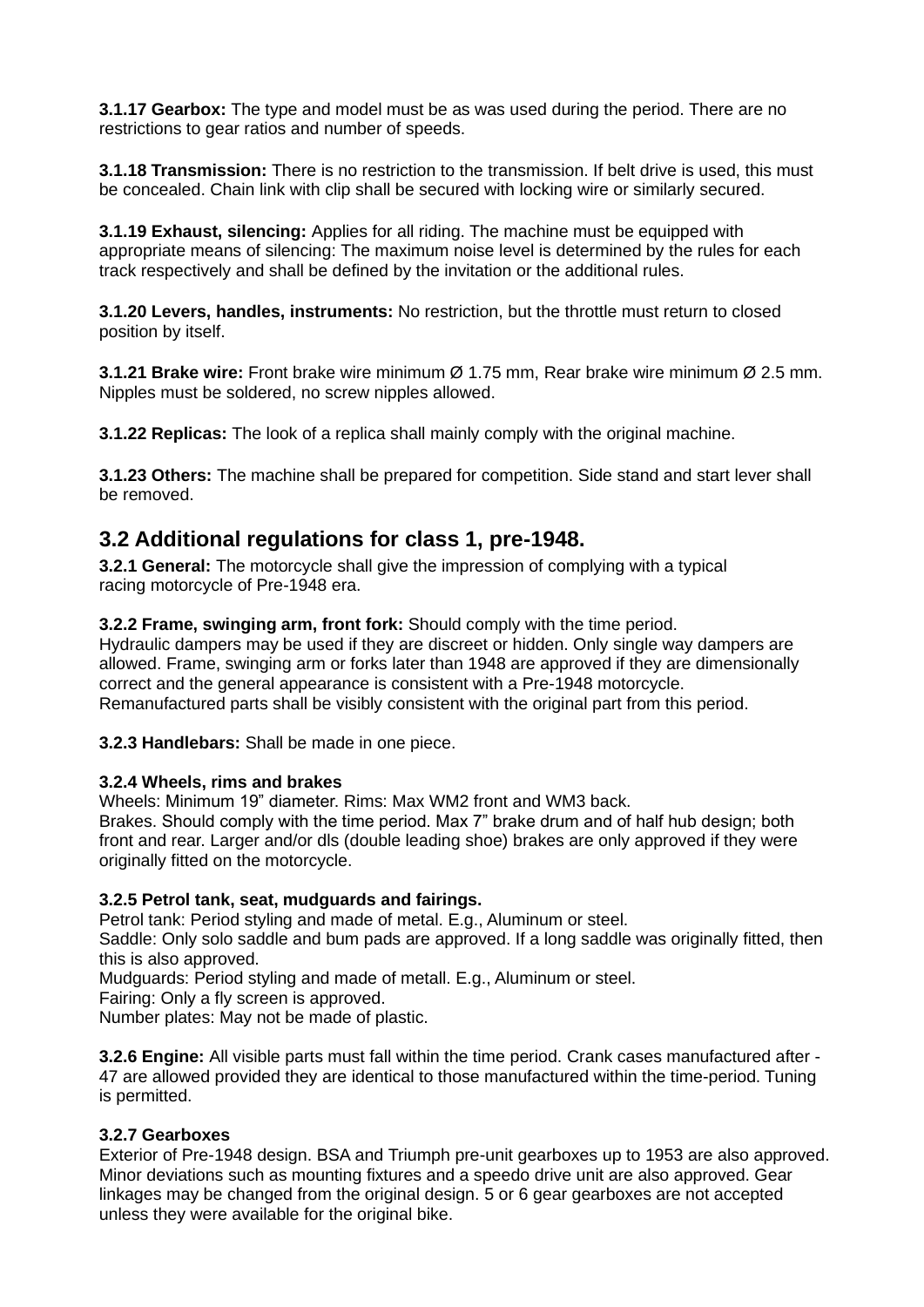**3.2.8 Carburetors:** May be up to a 1960 model.

**3.2.9 Transmission:** Belt driven primary transmission is allowed but must be concealed within a period style transmission housing.

**3.2.10 Levers:** Period styling. Throttle control may be parallel to handlebar.

**3.2.11 Oil collection tray:** There must be one under the engine and gearbox.

# **3.3 Additional regulations for class 2B, 50 ccm, 1961-83.**

Revision regarding dividing class 2B into air-cooled and water-cooled class. The classes are call ed 2BA for the air-cooled class and 2BW for the water-cooled class.

The basic rule is that all GP bikes that represents the era up to 1983 being air-cooled or watercooled are allowed to race.

50cc race bikes allowed to race in these classes are is divided into three categories:

#### **3.3.1 Category 1 racer:**

Generally, a race bike is approved if it has entered a national or international race within the 50cc era, given that the state of the race bike is the same as back then, in terms of appearance as well as its functionality.

#### **3.3.2 Category 2 racer:**

Accurate replicas of original race bikes are also allowed, if significant parts such as; frame, engine, suspension, wheels, brakes, tank, seat and faring does not differ from the original.

#### **3.3.3 Category 3 racer:**

Rules apply: Contact the technical committee or a class-representative before beginning the co nstruction of the race bike. Through this contact, it is important to ensure that the building comp onents and parts used for the construction of the bike withhold the ruleset, which can be found b elow. It is the builder's responsibility to make sure the ruleset is upheld. The race bike must be fi tting within a certain era, e.g. a race bike from the 60's should not be equipped with an engine o r faring from the 80's.

Fact: Unique for the 50cc class were the attendance of very few factories! The 50cc period were very much characteristic in the large amount of privateer- entered self- built race bikes, with a lo t of different engine/chassis combinations. The third category is needed to cover the array of the se very special race bikes.

## **3.3.4 Frame:**

The frame type shall be of type back bone, pressed steel plate, monocoque or made from circular tubing. Beam frame made of 2 larger profiles like Honda RS 125 1988 is not approved.

#### **3.3.5 Wheels:**

The wheels shall be 18" or 19" diameter, spoke wheels with aluminium or chrome rims. Cast aluminium or magnesium rims with look from right time era. Maximum allowed rim width are 1,4" front and 1,6" rear.

#### **3.3.6 Tyres:**

Tyres shall be threaded. Maximum widths are 2.00 front and 2.25 rear. Slick tyres, slick tyres with cut threads or rain tyres are not allowed

#### **3.3.7 Front fork**:

Maximum allowed diameter for the fork stanchions are 30 mm. Hydraulic, anti-dive or upsidedown forks are not allowed. Steering damper is allowed. Piston, membrane or friction type. Must be made "anonymizing", meaning that all logos, names and other colures than silver (aluminum) must be removed to obtain a classic look.

## **3.3.8 Rear swing arm:**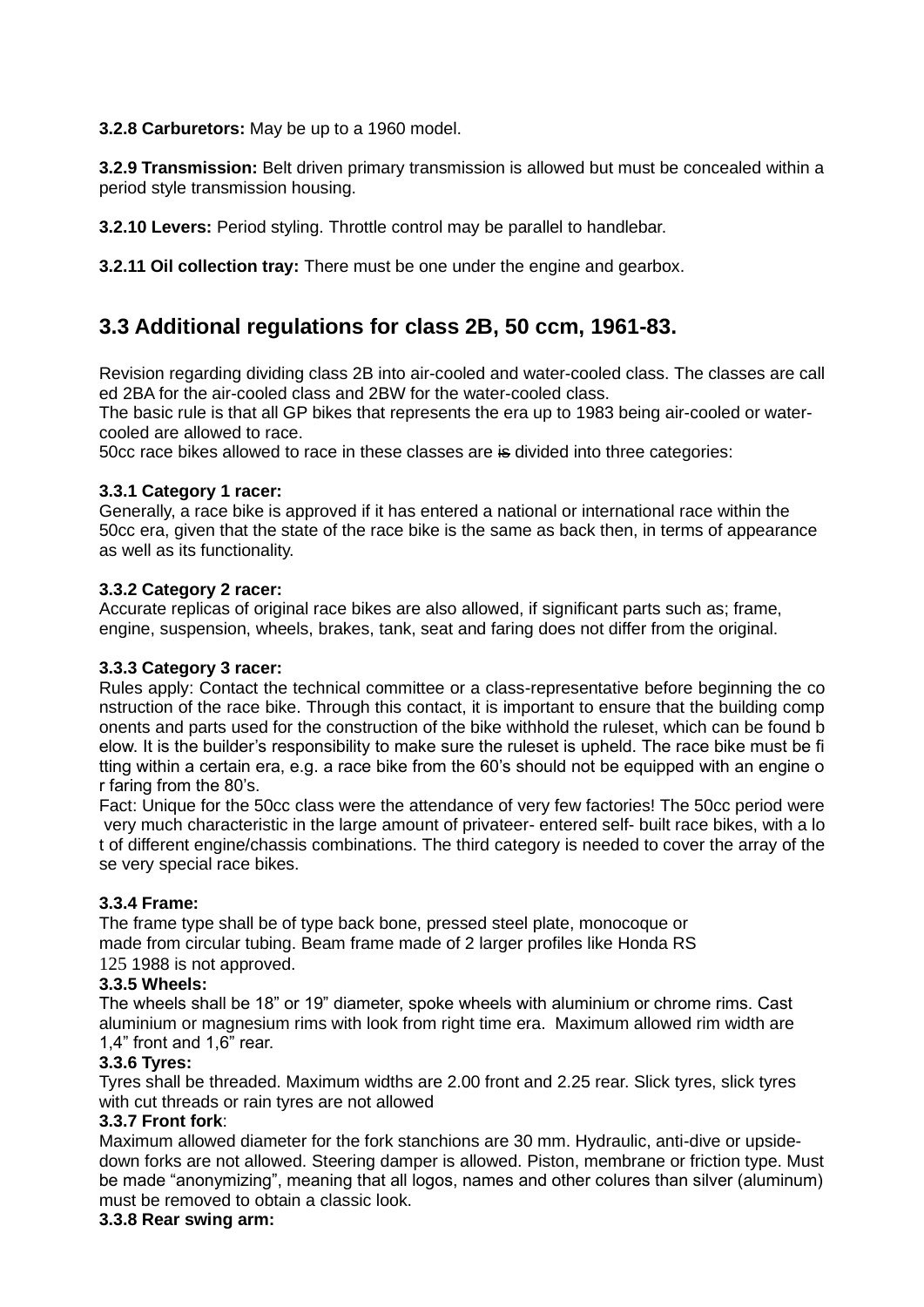The swing arm shall be manufactured from circular or rectangular tubing and equipped with 2 shock absorbers or central placed suspension. Linkage for the suspension units are not allowed.

## **3.3.9 Engine:**

All engines that have been raced in national or international 50ccm events through 1983 are allowed. The main parts of the motor (cylinder head, cylinder and crankcase) shall comply with period parts before 1983.

**3.3.10** Side covers may be modified or removed. Conversion to rotary inlet valve and to dry clutch is allowed.

**3.3.11** There are no tuning restrictions. Parts from different manufacturers may be used. The gear box is limited to 6 speeds (except for racers and replicas according to *§*3.3.1*.* and 3.3.2). External manually operated overdrive is allowed.

Modern made cylinder must be made "anonymizing", meaning that all logos, names and other colures than silver (aluminum) must be removed. Or be covered with a period correct dummy/cover to obtain the classic look.

Homemade engine (machined of a solid aluminium, billet) shall be a replica.

## **3.3.12 Carburettor:**

The carburettor can have cylindrical or flat slide throttle.

Approved cylindrical throttle carburettors are Mikuni type VM, Dellorto or Kehin.

Approved flat slide carburettors are Lectron, Pekar/Lenkar and Gardner. Powerjet is approved

D-throttel (like Kehin PWK), electronic Powerjet and Reed valves are not approved.

## **3.3.13 Fairing, seat, fuel tank, levers and handlebars:**

Shall be of type and model that was used within the period. Decals and painting shall be typical for the period. Foot pegs etc. shall be in accordance with applicable technical regulations. Carbon fibre should be painted and not visible.

## **3,3,14 Ignition:**

There is no restriction to the ignition system. Modern systems should be covered, either fit inside a time like box or hidden. Data log and knock sensors are not approved.

## **3.3.15 Instrument:**

There is no restriction but fit with in time, no digital.

## **3.3.16 Brakes:**

The machine shall be equipped with drum or disc brakes with period look and size. No wave disc. Brake discs must be made of ferrous material and have a max 200mm double

disc ,230mm single disc. Brake caliper: Classic model. Max piston diameter 32mm, max 2 pistons. 230 mm. Maximum 2 piston calipers.

Front: Brake handle/pump piston parallel with handlebar, make free, integrated oil reservoir. **3.3.17 Silencing:**

Applies for all riding. The machine must be equipped with appropriate means of silencing: The maximum noise level is determined by the rules for each track respectively and shall be defined by the invitation or the additional rules.

## **3.3.18 Exhaust system:**

There is no restriction to the design of the exhaust system.

## **3.3.19 Fuel:**

Only commercially available petrol is allowed (Applies to all machines, also those listed in §1.0).

## **3.3.20 Others:**

The machine shall be prepared to a high standard down to details and painting, and have a period look.

The machine shall have a minimum dry weight of 55 kg. Drilling of light holes should be done wisely. No drilling or extreme lightning on rims, hubs or fork legs for safety reasons.

Things that have not been mentioned or clearly been approved in this

Regulations are not allowed!

Additional to this additional Machine Regulation for class 2B applies: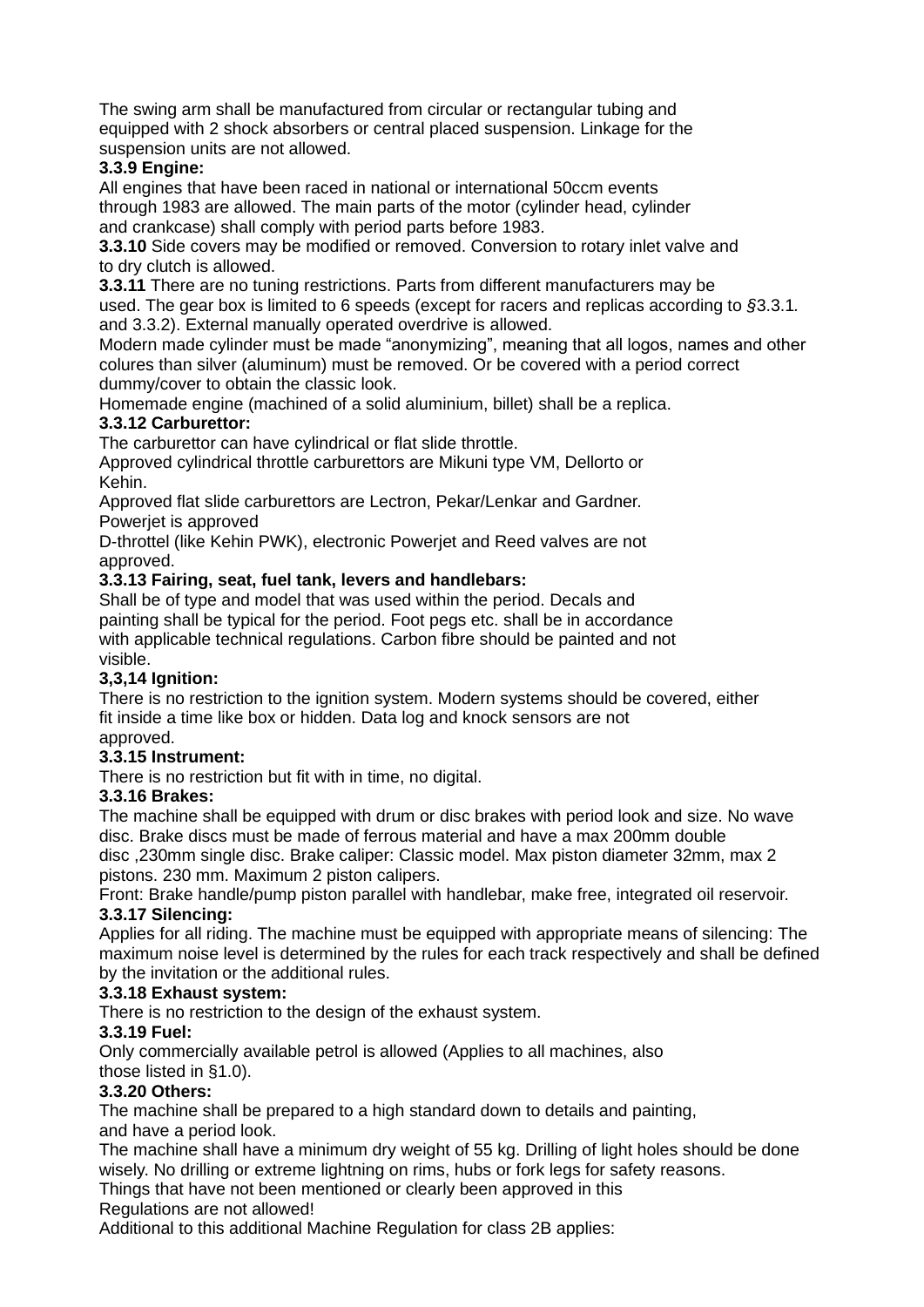- MCHK-R General Classic Regulation

- SVEMO?s technical regulations.

- A list of approved part will be established and be updated continuously.

# **4. Machine regulations for Classic Road-Racing; Side car class 8 A, B, C and D.**

**4.1. Type and age**: The machine shall be of racing type with side car. The appearance and construction shall resemble the applicable period. Replica machines are allowed.

**Class 8A, -1972:** Wheel size front and rear 16" or larger diameter with a maximum rim width VM4 and typical appearance for the time period (Slicks or hand cut slick not allowed). Engines that are allowed are 2-stroke 500cc max until 31/12-1972 and 4-stroke 750cc max until 31/12- 1972. The engines must have been raced in sidecar road racing before or during racing season 1972. The machine must have a front exit sidecar. .

**Class 8B, -1972:** Wheel size front and rear 10 ", 12" or 13 "diameter with maximum contact surface on the ground 140mm or width 5,5 inches contact of surface (slicks or hand cut slick not allowed).

Engines that are allowed are 2-stroke 750cc max until 31/12-1972 and 4-stroke max 1000cc until 31/12-1972. Interior tuning of the engine allowed. The engines must have been raced in sidecar road racing before or during racing season 1972. The machine must have a front exit sidecar.

**Class 8C, -1979:** Wheel size maximum 13 "of the type and model used in the period. Rim width maximum 10 "rear / 8" side and front. Engines that are allowed are 2-stroke max 750cc and four-stroke max 1300cc until 31/12-1979. The engines must have been raced in sidecar road racing before or during racing season 1979. The machine could have either a front or a rear exit sidecar.

**Class 8D, -1987:** Wheel size maximum 13 "of the type and model used in the period. Rim width maximum 10 "rear /8" side and front. Engines that are allowed are 2-stroke max 750cc and four-stroke max 1300cc until 31/12-1987. The engines must have been raced in sidecar road racing before or during racing season 1987. The machine must have a rear exit sidecar.

**4.2 Registration Certificate (Also known as "Machine id card"):** To take part in a competition event a registration certificate is required. A Registration certificate is also required for competitors from other Scandinavian countries. If no Registration certificate can be presented, the machine shall not be allowed to take part in the competition.

**4.3. Frame:** Side cars not integrated with the motorcycle shall have at least 4 attachment points to the motorcycle. No movement is accepted in the attachment points. Dimensions for the machine: Maximum width included exhaust is 1700 mm. Minimum unloaded ground clearance is 60 mm.

**Class 8A**: Tube chassis and if not made within the period must be the performance equivalent to that in the period.

**Class 8B:** Tube and / or sheet metal chassis, and if not made within the period must be the performance equivalent to that in the period.

**Class 8C:** Tube and / or sheet metal chassis, and if not made within the period must be the performance equivalent to that in the period.

**Class 8D:** Tube and / or sheet metal chassis, and if not made within the period must be the design equivalent to that in the period.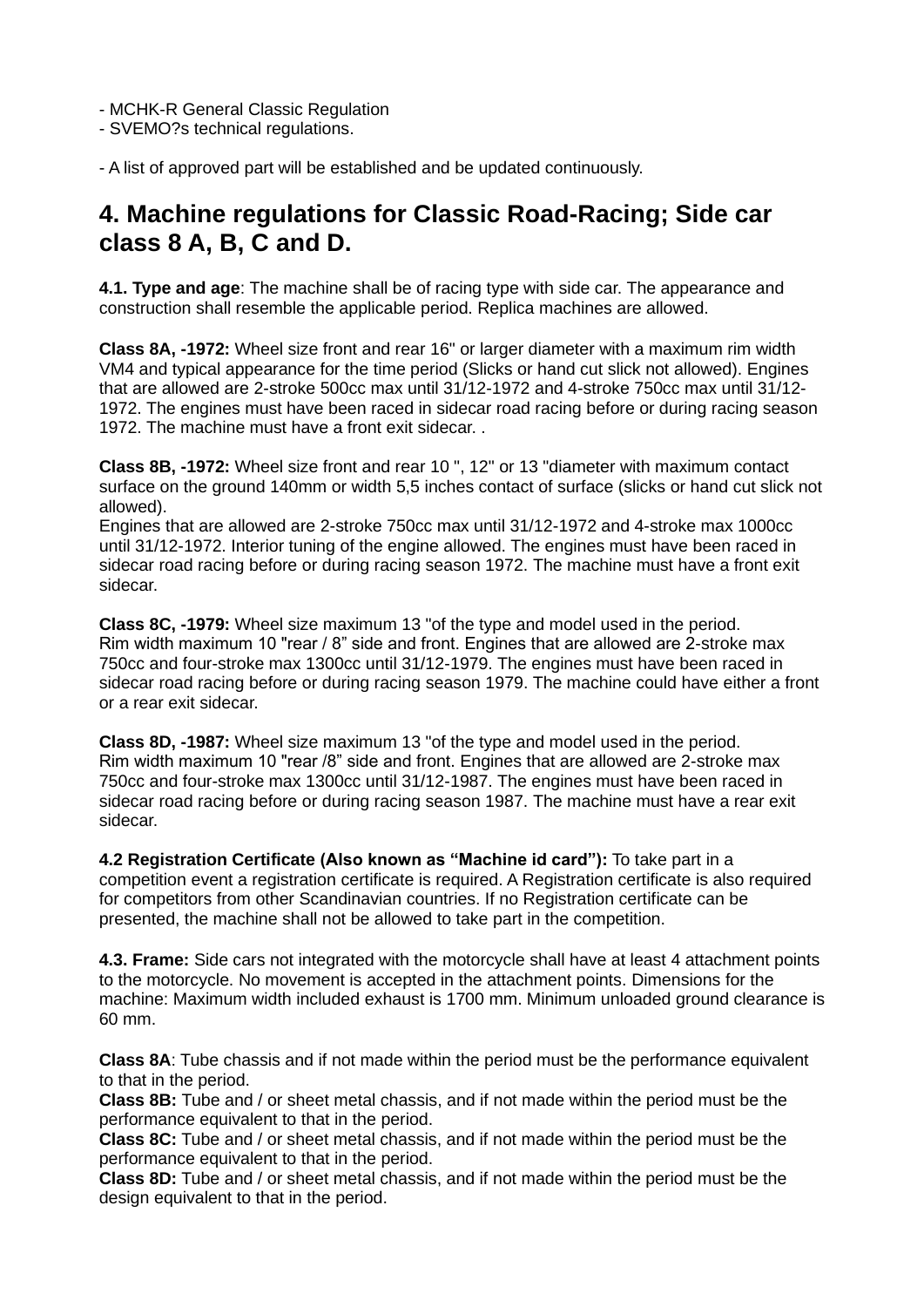Exact replicas of machines with documented racing history from the period are allowed even if they are not typical for the time period. The sidecar may be removable or fixed.

**4.4. Front fork:** The front fork must be of the telescopic or bottom link type.

**4.5. Steering:** See SVEMO's technical regulations. Steering of the sidecar wheel is not allowed. Steering dampers are allowed.

**4.6. Wheels and rims:** The wheels shall have period look. For dimensions, see § 4.1.

**4.7. Brakes:** Must be of the type and model used within the time period. Must be drum or disc type on two or three wheels. Dual front disc brakes allowed (for the dual front discs, typical installation is required). Brake discs must be made of ferrous material.

The brakes shall be mechanical and / or hydraulic and shall have 2 independent systems. Caliper shall be of the type and model that were used within the time period and have a maximum of two pistons. Single acting two piston caliper is not allowed. In class 8D, 4-piston calipers from within the time period are allowed.

**4.8. Tyres, inner tubes: Class 8A and 8B** Threaded tyres shall be used and have threads at least 1 mm deep. Slick tyres, slick tyres with cut threads or rain tyres are not allowed. Tyre heaters are prohibited. Air valve of short type is recommended. Valve caps are to be of metal and equipped with a gasket.

**Class 8C and 8D** Slick tyres, slick tyres with cut threads and rain tyres are allowed. Tyre heaters are prohibited. Air valve of short type is recommended. Valve caps are to be of metal and equipped with a gasket.

**4.9. Suspension**. Must be of the type and model used in the period. For rear suspension, rubber element type or shock absorbers are allowed.

**4.10. Fairing:** Must be of the type and model used within the time period. There must be covers over the sidecar wheel and front of the platform.

**4.11. Number plates:** See §1.6.

**4.12. Engine:** Interior tuning of the engine is allowed.

**4.13 Oil hoses, drain and filling plugs:** All oil plugs, for filling and draining, on motor, gear box and transmission shall be safety wired. External oil carrying hoses shall have threaded fittings that shall be secured. If fittings cannot be used, safety wired jubilee clips that shall be secured to the motor, oil filter or oil cooler, must be used.

**4.14. Oil catch tank:** Vents from motor/gear box shall be routed to a catch tanks with a minimum capacity of 0.5 litres.

#### **4.15. Carburettor:**

**Class 8A&B:** Must comply with the applicable time period.

**Class 8C&D:** Must comply with the time period. Injection only permitted if used on a specific machine and can be substantiated.

Fuel supply can be by gravity, mechanical or electric pump.

**4.16. Ignition, emergency stop:** The machine shall be equipped with a switch that breaks the ignition and possible fuel pump if the rider should fall off. It is recommended that the switch is located on the handlebar and attached to the rider's arm with a string.

**4.17. Gearbox:** The type and model must be as was used during the applicable time period and have a maximum of 6 speeds.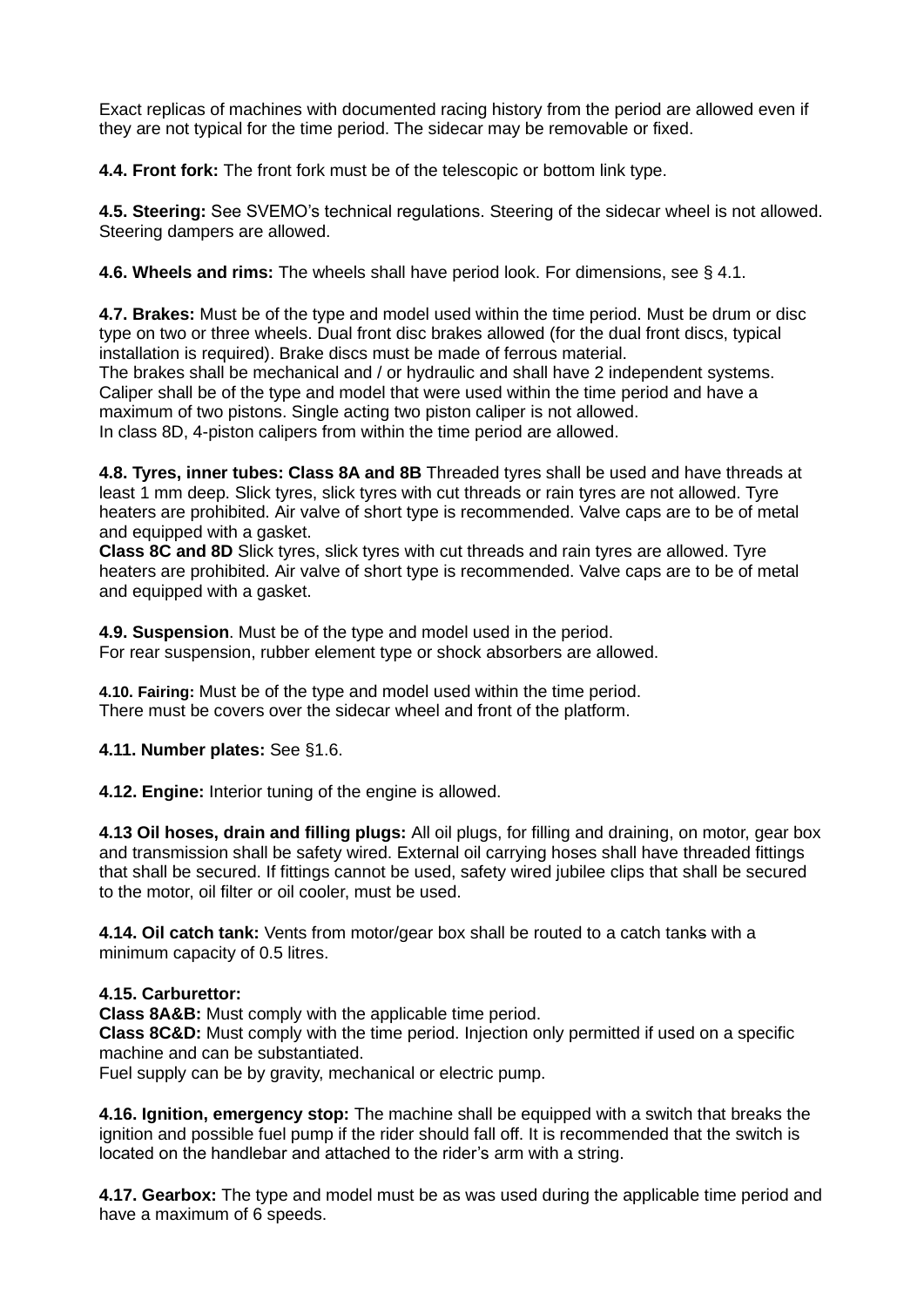**4.18. Transmission:** The transmission must have protection to prevent damage to rider and passenger. Protection is also required for propeller shaft. Belt drive allowed (must be hidden). Only one drive wheel allowed.

**4.19. Exhaust, silencing:** Should be directed backwards for classes 8A and 8B. The maximum noise level is determined by the rules for each track respectively and shall be defined by the invitation or the additional rules.

**4.20. Levers, handles, instruments:** No restriction, but the throttle must return to closed position by itself. Exception to this is Dell'Orto desmodromic system or equal systems.

**4.21. Brake wire:** Front brake wire minimum Ø 1.75 mm, Rear brake wire minimum Ø 2.5 mm. Nipples must be soldered, no screw nipples allowed.

**4.22. Replicas:** The look of a replica shall mainly comply with the original machine.

**4.23. Others:** The rear wheel shall be protected to prevent damage to the passenger. The sidecar shall be constructed to allow the passenger to lean out in front of the sidecar wheel only. The machine shall leave two tracks on the ground when running straight.

# **5. Machine Regulations for Classic Road-Racing class 7A + 7B Period 3 through 1979/1980. (Forgotten Era)**

The class is divided in: Class A, machines with cylinder volume >250, maximum 1300cc and class B, machines with cylinder volume <250 cc for two stroke and 500 cc for four stroke machines.

**5.1. Type and age:** The machines shall be factory racers, production racers or constructed to resemble racing machines from the actual period (see §1.0), and the following applies:

Class 7A bikes shall have been available during the 1979 racing season. Exceptions to this are: Yamaha TZ350 G (1980) and (H) are accepted because they are considered to be similar to TZ350 F (1979).

Suzuki RG500 Mk V (1980) and Mk VI (1981) are allowed because they are considered to be similar to Mk IV (1979). As an exception the MK VI is allowed to be used with original anti dive. Yamaha TZ500 G (1980) and H (1981) are allowed because they are considered to be replicas of prototypes that the factory raced in GP races in 1979

*Motorcycles based on street legal bikes are allowed into this class.*

*The machine must have been available during the time period. Also, machines made outside the period shall be allowed, provided there are no changes compared to the machine available within the period.*

Class 7B bikes shall have been available during the 1980 racing season.

4-stroke motorcycles based on street legal bikes machines up to 500 ccm are allowed into this c lass.

The machine must have been available during the time period. Also, machines made outside th e period shall be allowed, provided there are no changes compared to the machine available wit hin the period.

Replicas of machines described are also eligible. Machines according to the national Swedish Super Bike regulations (standard road machines) until 1980 are not allowed. The year of manufacture shall mainly decide what class the machine shall belong to. A machine suitable for a certain class should not be altered to suit another class. This is especially important for factory and production racers because their historic value.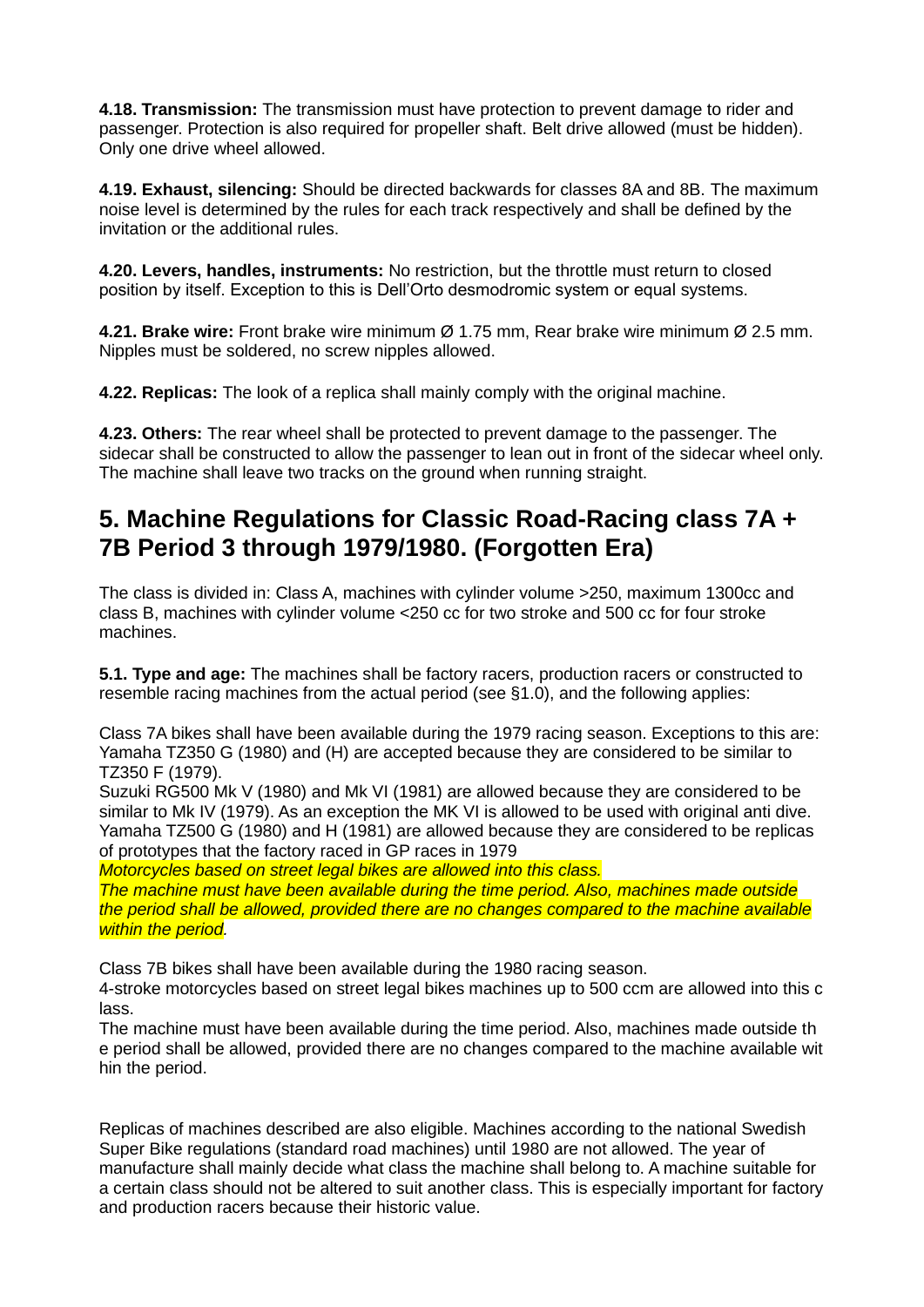For modification of above-mentioned machines and construction of new machines, the following shall apply.

**5.2 Registration Certificate (Also known as "Machine id card"):** For parading or competition a machine card is required.

**5.3. Frame and swinging arm:** The look and construction shall be as used during the period.

**5.4. Front fork:** The front fork shall be of design and construction that was used within the period. Mechanical or hydraulic anti dive is not allowed.

**5.5. \* Steering:** See SVEMO technical regulations.

**5.6. Wheels:** The wheels shall be of design and construction that was used within the period with minimum 18" diameter. Spoked wheels shall have valanced or non-valanced aluminium rims. (applicable from January  $1<sup>st</sup> 2002$ )

**5.7. Brakes:** The brakes shall not be of newer type or construction than used within the period. The discs shall not be ventilated or floating and must be made of ferrous material. Maximum diameter: 305 mm. Callipers shall be of type that was available during the period and shall not have more than 2 pistons. Single acting callipers with 2 pistons are not allowed.

Note that Semi floating period correct brake discs are allowed. Drilled and slotted brake discs are allowed.

**5.8. Tyres, inner tubes:** Slick tyres or slick tyres with cut threads are not allowed. Modern type rain tyres are not allowed. Tyre heaters are prohibited. Air valve of short type is recommended. Valve caps are to be of metal and equipped with a gasket.

5.9. **Suspension units:** Linkage for the suspension system is not allowed, if not originally mounted.

**5.10. Tank, seat and fairing:** Shall be of type and model that was used within the period. Machines shall be equipped with fairing.

**5.11. Number plates:** See §1.6.

**5.12. Engine:** The crank case, cylinder and cylinder head must be period parts. Parts manufactured later are allowed if the design is unchanged. There are no tuning restrictions. Modification of original parts and the use of period after marked parts are allowed. Boring of the cylinder to the engine manufacturer's standard over-sizes is allowed even though this may cause the cylinder volume to exceed the upper limit for the class. Fuel injection is not allowed.

**5.13 Oil hoses, drain plugs and filling plugs:** Oil plugs or bolts that may cause oil leakage if loosening is to be safety wired to a solid part of the motor or gear box (not to an exhaust pipe or other parts prone to vibration). The safety wire shall be annealed stainless steel; minimum  $\varnothing$  0.7 mm. Copper wire cannot be used. External oil carrying hoses shall have threaded fittings that shall be secured. If fittings cannot be used, safety wired jubilee clips that shall be secured to the motor, oil filter or oil cooler, must be used.

**5.14. Oil catch tank:** Vents from motor/gear box shall be routed to a catch tank with a minimum capacity of 0.5 litres.

**5.15. Carburettor:** Shall be of a type that was available during the period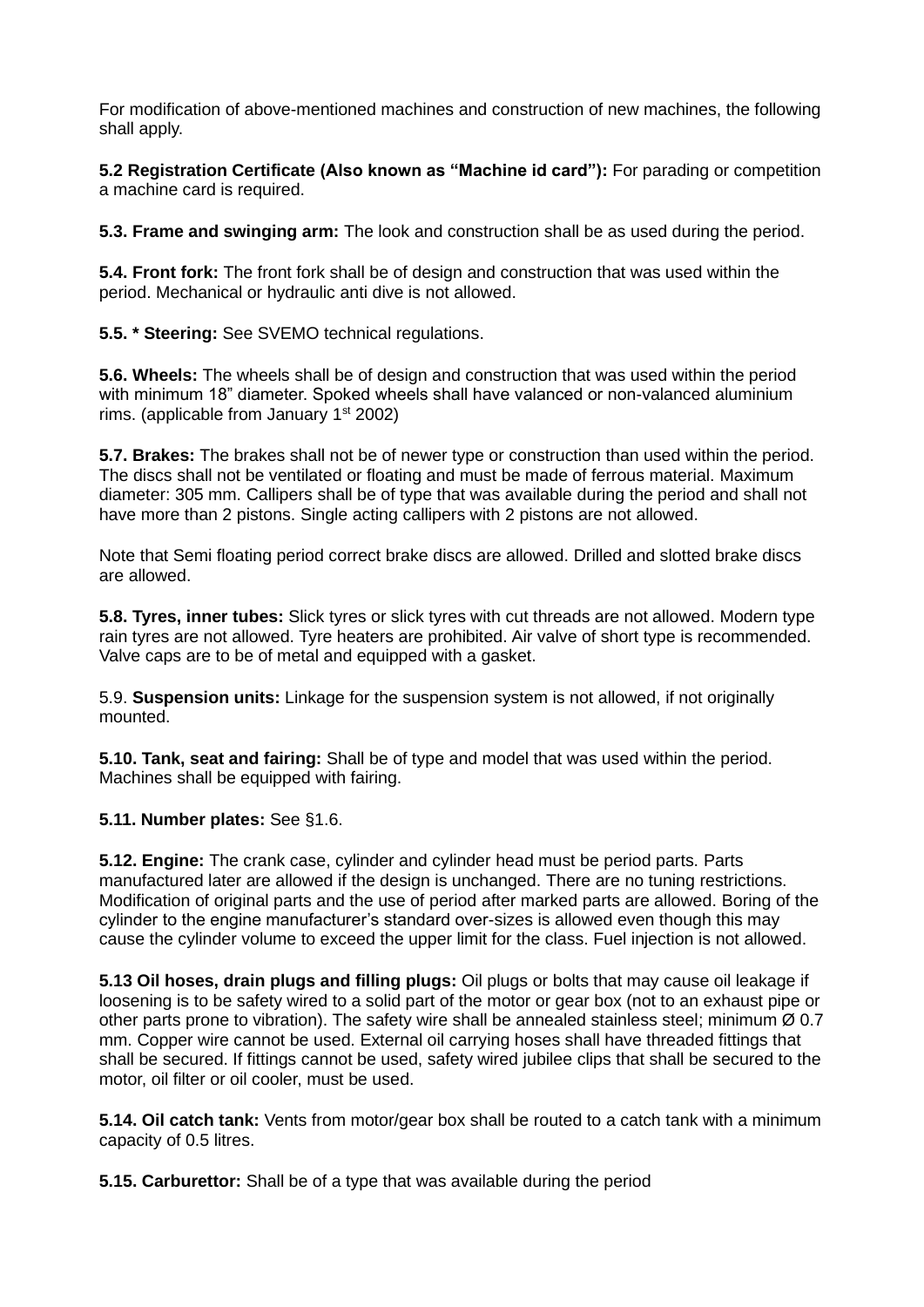**5.16. Ignition, emergency stop:** There is no restriction to the ignition system. The machine shall be equipped with some sort of emergency stop switch that shall be easily accessible at or adjacent to the handlebar.

**5.17. Gearbox:** The type and model must be as was used during the period. There are no restrictions to gear ratios and number of speeds. No external electric means is allowed.

**5.18. Transmission:** There is no restriction to the transmission. Chain link with clip shall be secured with locking wire or similarly secured.

**5.19. Exhaust, silencing:** Applies for all riding. The machine must be equipped with appropriate means of silencing. The maximum noise level is determined by the rules for each track respectively and shall be defined by the invitation or the additional rules.

**5.20. Levers, handles, instruments**: No restriction, but the throttle must return to closed position by itself.

**5.21. Brake wire:** Front brake wire minimum Ø 1.75 mm, Rear brake wire minimum Ø 2.5 mm. Nipples must be soldered, no screw nipples allowed.

**5.22. Replicas:** The look of a replica shall mainly comply with the original machine.

**5.23. Others:** The machine shall be prepared for competition. Side stand and start lever shall be removed.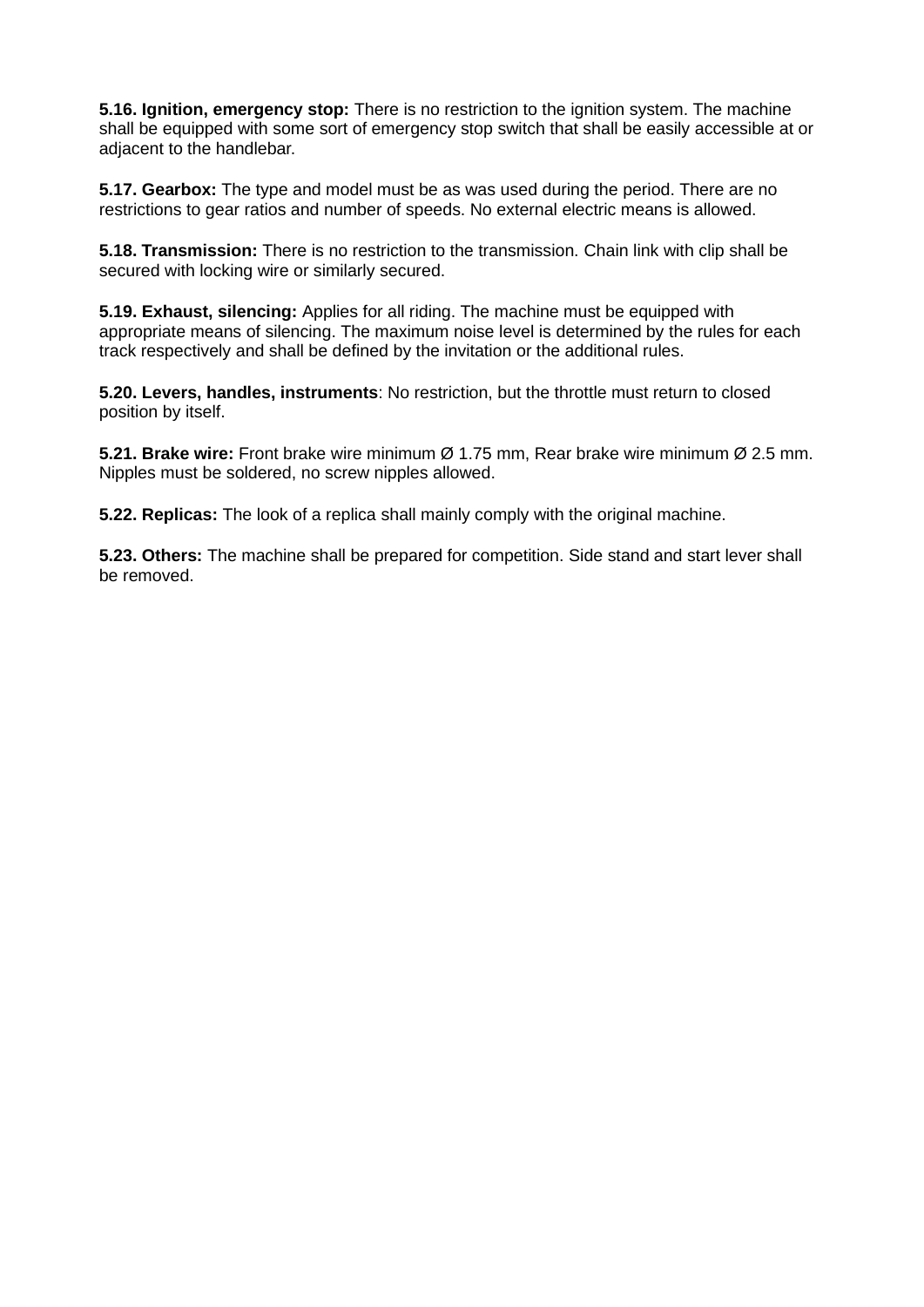# **6. Machine Regulations for class 7 C FORMULA 80-87**

## **These regulations are governed by CRC (Classic Racing Club) in Norway**

Riders that want to attend this class should contact the Norwegian club for technical regulations and cycle license.

Classic Racing club Postboks 20 2322 Ridabu Norway

Web site: [www.crc.no.](http://www.crc.no/)

# **7. Machine Regulations for class 13; Classic Superbike and**  *class 14***; Classic Supersport**

**See separate document. These regulations are governed by CRC (Classic Racing Club) in Norway**

Web site: [www.crc.no](http://www.crc.no/)

# **8***.* **Machine Regulations for class 12; GP 250**

#### *This class will for the 2021 still be handled as a support class.*

**8.1. Type and age:** The class is open for two-stroke Grand Prix machines (factory-produced racing motorcycles, commonly called production-racers) from the 1986 model year to 2009. In addition, the class is open for 125GP and 500GP motorcycles produced between 1986 and 2009 and bikes or replicas of bikes that competed in the GP within the time frame. Production based "sport-production"250cc road legal motorcycles are also approved for the time being, as they were allowed when the class was run with National championship status until 2010.

Typical motorcycles: 250GP: Aprilia RSV250, RSW250, Yamaha TZ250, Honda RS250. Sport-Production 250SP: Aprilia RS250, Yamaha TZR250, Honda NSR250, Suzuki RGV250. 125GP: Yamaha TZ125, Honda RS125, Aprilia RSW125. 500GP: Suzuki RGV500, Honda RS500V, Yamaha YZR500.

#### **8.2. Number plate colour:**

125GP: Black plate, white numbers 250GP and 250SP: Green plate, white numbers 500GP: Yellow plate, black numbers.

**8.3. Engine:** Free tuning within the typical technique for the time period and inside the class engine capacity limit. 125GP: maximum 125cc, one cylinder 250GP and SP: 126-250cc, maximum two cylinders 500GP: 256-500cc, maximum four cylinders.

**8.4. Minimum weight:**

125GP: 135kg with rider